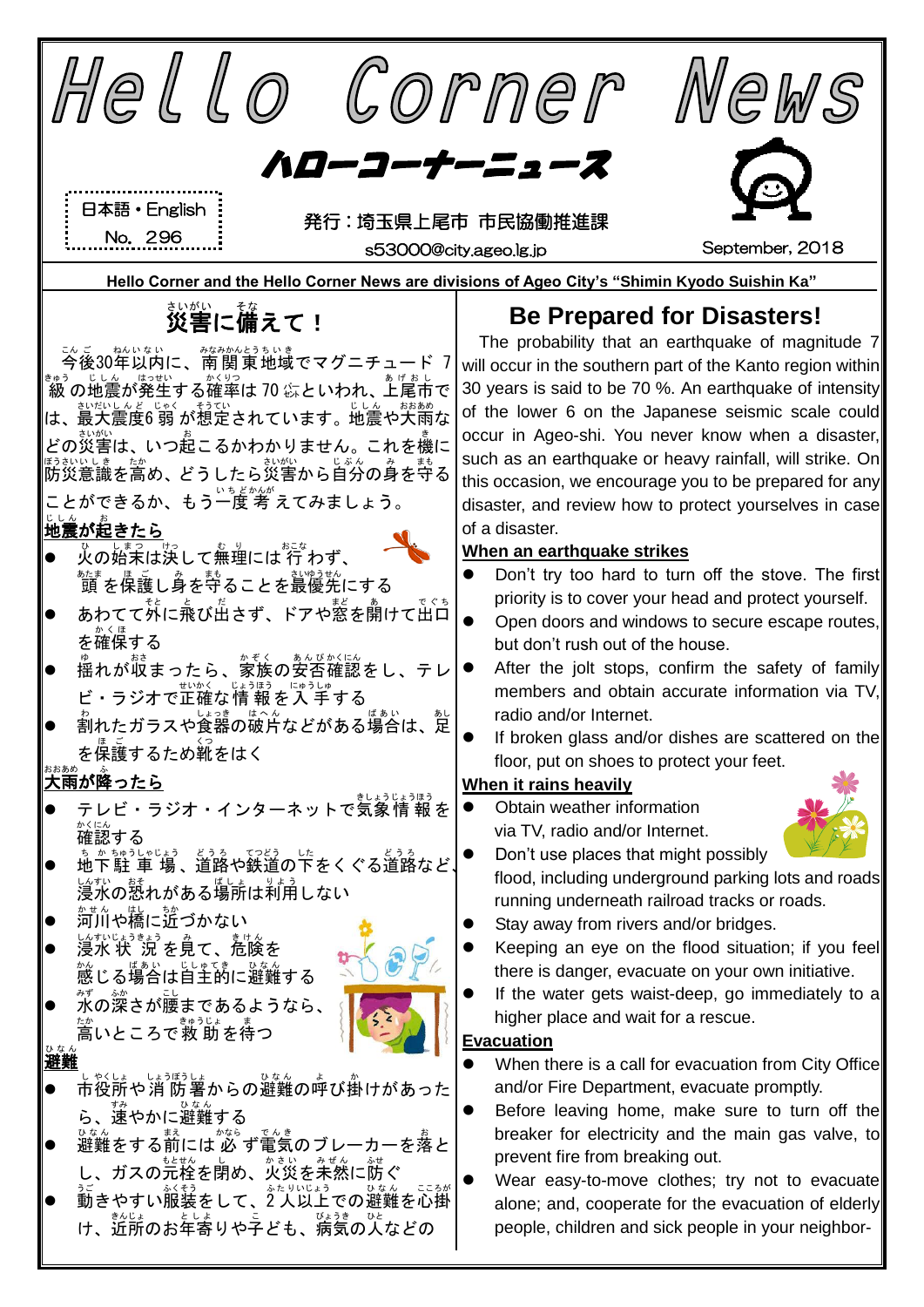

hood as much as possible.

- If it is not possible to stay in your house due to collapse, flooding, or fire, evacuate to a designated evacuation place such as a local elementary or junior high school.
- Don't evacuate by car. Cars risk being submerged during flood and may hinder restoration work.

## **Daily preparations**

- Inspect the outside of your house and reinforce it if needed. Take thorough safety measures on the inside, such as securing and arranging furniture so that it won't move or fall, and pasting a film on the glass so that broken glass won't fly in all directions.
- Confirm the location of an evacuation shelter and the best routes from workplace, home, or school to the evacuation shelter, and decide roles for each family member to play.
- Prepare a survival kit. Regularly check the state of conservation and the best-before date of food and drinking water. \*Saitama Prefecture recommends that each family prepare at least a 3-day supply of emergency food and drinking water,

or 7-day supply, if possible.



### **To obtain accurate information**

## **Multilingual Living Information App**

The Council of Local Authorities for International Relations (CLAIR) released a free iOS/Android app called "Japan Life Guide." When an earthquake over seismic intensity 5 occurs in Japan, this app will notify users in 14 languages.

## <http://www.clair.or.jp/tagengo/index.html>

The National Institute of Information and Communications Technology (NICT) developed a speech translation app, which translates between 31 languages. You can download and use this app for free. <http://voicetra.nict.go.jp/>

## **Japanese Lessons**

< **AGA Japanese Classes** > (one-on-one) **Tuesday Class**

When: September 4 ~ December 4 (No class on Sep. 25 and Oct.16)  $10:00 \sim 11:30$  a.m.

## **Wednesday Class**

When: September  $5 \sim$  December  $5 \sim 7:00 \sim 8:30$  p.m. Where: Ageo Kouminkan

The cost is 2,000 yen as an annual fee for individual members. Applications will be accepted on the spot. Or you may contact the Ageo Global Association (AGA) Secretariat by fax or e-mail.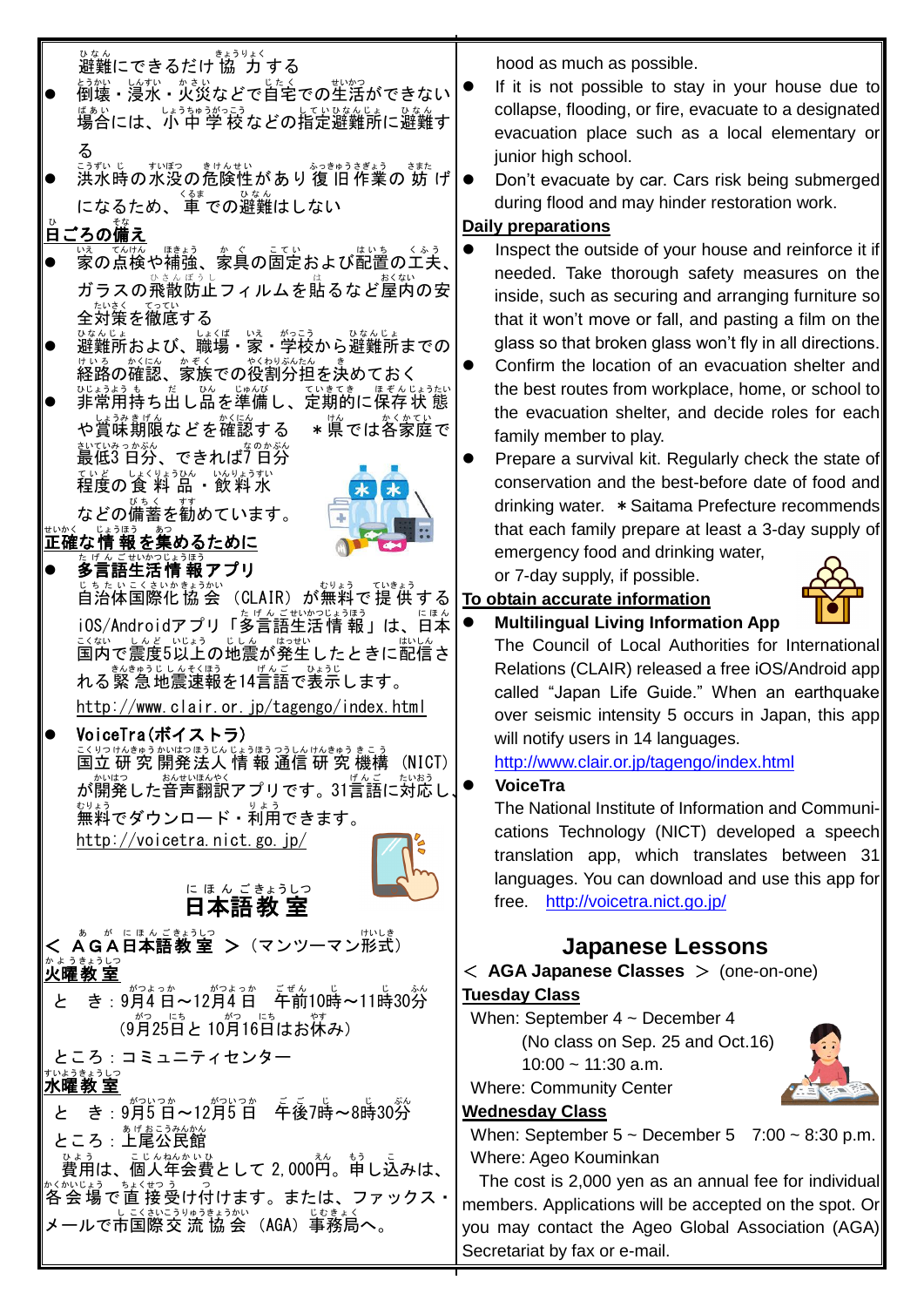| → AGA事務局<br>Tel. 780-2468 / Fax 775-0007<br>office@aga-world.com                                                                                                                                                                                                  | $\rightarrow$ AGA Secretariat<br>Tel.780-2468 / Fax 775-0007<br>office@aga-world.com                                                                                                                                                                                                                                                                                                                                                                                                                                              |
|-------------------------------------------------------------------------------------------------------------------------------------------------------------------------------------------------------------------------------------------------------------------|-----------------------------------------------------------------------------------------------------------------------------------------------------------------------------------------------------------------------------------------------------------------------------------------------------------------------------------------------------------------------------------------------------------------------------------------------------------------------------------------------------------------------------------|
| はらいちに ほん ごきょうしつ<br>く 原市日本語教<br>き:9月14 日~12月14 日の毎週金曜日<br>と<br>午後7時~9時<br>原市公民館<br>ころ:<br>はいにいいき さいまん がいこくせき の方<br>喙<br>対<br>にん<br>ずう<br>$20\lambda$<br>人<br>費<br>申込み:伊藤さんへ<br>Tel. 090-1699-3213                                                                  | $\leq$ Haraichi Japanese Class $>$ (one-on-one)<br>When: Fridays, September $14 \sim$ December 14<br>(No class on Sep. 23 due to national holiday)<br>$7:00 - 9:00$ p.m.<br>Where: Haraichi Kouminkan<br>For: Non-Japanese living or working in Ageo<br>Number: 20 people<br>Cost: Free<br>Application: Contact Ms. Ito at Tel.090-1699-3213<br>Japanese-Language Proficiency Test<br>The Japanese-Language Proficiency Test will be held<br>on Sunday, December 2. You can apply either by mail                                  |
| <u>にほんごのうりょくしけん</u><br>12月2日 (日) に日本語能力試験があります。8月27                                                                                                                                                                                                               | the Internet from August 27 (Mon) through<br>or<br>September 26 (Wed). The test fee is 5,500 yen.                                                                                                                                                                                                                                                                                                                                                                                                                                 |
| に("月)〜9 <sup>約</sup> 26日 (水) に、 <sup>釣</sup> 替かインターネットで申<br>し込んでください。受験 料は 5,500 <sup>科</sup> です。<br>試験は年に2回、通常7月と12月に実施されます。<br>— <u>にほんごのうりょくしけんうけっ</u> ゖ<br><mark>→ 日本語能力試験受付センター</mark><br>Tel. 03-6686-2974                                                  | $\triangle$ This test is held twice a year, usually in July and in<br>December.<br>$\rightarrow$ JLPT Application Center<br>Tel. 03-6686-2974<br>http://info.jees-jlpt.jp/                                                                                                                                                                                                                                                                                                                                                        |
| $http://info.jees-jlpt.jp/$                                                                                                                                                                                                                                       | <b>City-Authorized</b><br><b>Helper Training Seminar</b>                                                                                                                                                                                                                                                                                                                                                                                                                                                                          |
| し にんてい<br>ようせいけんしゅう<br>市認定ヘルパー養成研<br>修を開催します。<br>10月11日(木) • 12日(金) • 18日(木) • 19日<br>と<br>₹<br>(金)・22日(月)<br>(金)・22日(月)<br>後1時~4時30 <mark>分</mark><br><sub>くし</sub><br>祉センター(平塚 724)<br>端内<br>かぼけないと、ヘルパーの職務、認知症に                                                | To promote mutual aid in communities, the City-<br>Authorized Helper Training Seminar will be held.<br>When: October 11 (Thu), 12 (Fri), 18 (Thu), 19 (Fri)<br>and $22$ (Mon)<br>$1:00 - 4:30$ p.m.<br>Where: Sogo Fukushi Center (Hiratsuka 724)<br>Program: You will learn about the nursing-care<br>insurance system, the helper's job and<br>senile dementia.<br>Number: 40 people (A drawing will be held in case of<br>too many applicants)<br>Cost: Free                                                                   |
| ついて学ぶ<br>(応募者多数の場合は抽選)<br>~<br>定<br>にん<br>員:<br>40人<br>黄<br>用<br>無料<br>もうしこ  おふく<br><mark>申込み : 往復はがきに、住 所 、氏名 (ふりがな) 、生年</mark><br>重話番号、朝し込み理由を書いて、9月<br>まで(当日消印有効)に社会<br>"^** 、<br>協議会(〒362-0011 平塚 724)へ<br>いかぶくいまうぎかいちいきふくしか<br>Tel. 773-7155<br>Fax 772-8647 | Application: Write the following on a return postcard,<br>your name (with phonetical spelling in kana),<br>home address, date of birth, phone number and<br>the reason why you wish to participate in this<br>seminar, and send it to Shakaifukushi-kyogikai<br>$($ $\overline{T}$ 362-0011 Hiratsuka 724). It should be<br>postmarked on or before September 14 (Fri).<br>$\rightarrow$ Shakaifukushi-kyogikai<br>Chiiki-fukushi-ka<br>(Community Welfare Section of<br>Social Welfare Council)<br>Tel. 773-7155<br>Fax 772-8647 |